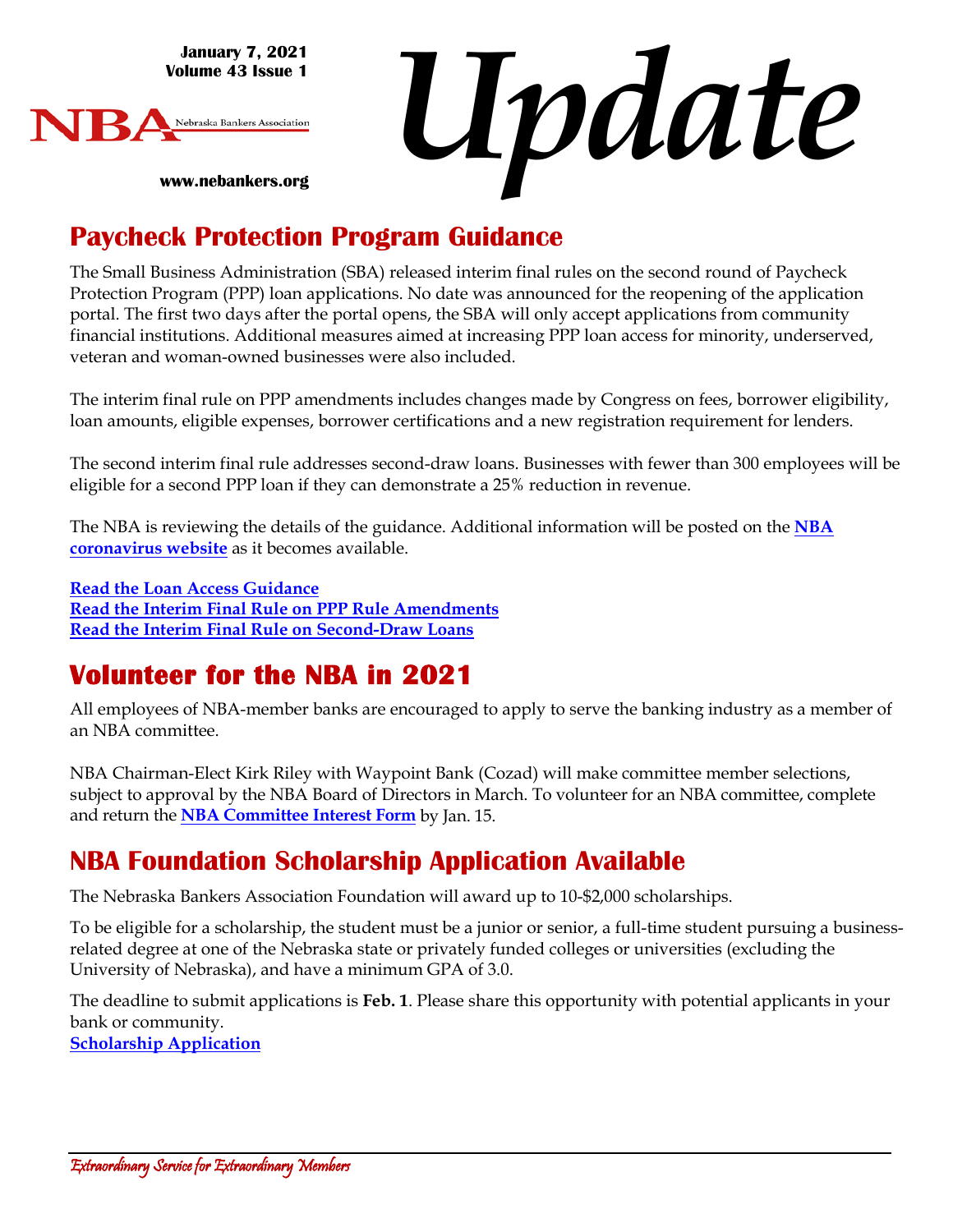# **Guidance on Deductibility of Qualified PPP Expenses**

The Internal Revenue Service (IRS) released issued guidance clarifying that PPP loan forgiveness does not create taxable income. The IRS also confirmed that qualified expenses that result in PPP loan forgiveness are deductible.

**[Read the Guidance](https://www.irs.gov/newsroom/eligible-paycheck-protection-program-expenses-now-deductible)** 

#### **Economic Impact Payments Processing Issues**

The IRS clarified that economic impact payment (EIP) recipients who had their ACH payments erroneously sent to a closed, inactive or a temporary account, will not receive their payment and must instead claim the Recovery Rebate Credit when filing their 2020 tax return electronically. In an updated set of frequently asked questions (FAQs), the IRS noted that eligible EIP recipients can check the status of their payment on the IRS' **[Get My Payment](https://www.irs.gov/coronavirus/get-my-payment)** tool. Individuals whose payments were sent to the wrong account will see "Payment Status #2—Not Available."

**[Read the FAQ](https://www.irs.gov/newsroom/irs-statement-about-second-economic-impact-payments)**[s](https://www.irs.gov/newsroom/irs-statement-about-second-economic-impact-payments)

### **AML Updates Included in the NDAA**

The recently enacted National Defense Authorization Act (NDAA) includes several improvements to antimoney laundering rules, including a directive for the Financial Crimes Enforcement Network to establish and maintain a national registry of beneficial ownership information that banks may rely on when complying with customer due diligence requirements. The legislation also requires the Justice Department to report on how law enforcement uses Bank Secrecy Act (BSA) data; calls for the Treasury Department to review BSA reporting requirements, including reviewing current thresholds; and provides for financial institutions to share BSA compliance resources.

# **Audit Relief for Banks with COVID-Expanded Balance Sheets**

In a financial institution letter, the Federal Deposit Insurance Corporation advised banks on its interim final rule providing relief from auditing due to participation in pandemic-related government stimulus programs and short-term inflows of assets and deposits during the coronavirus pandemic. Auditing requirements in Part 363 would be required if it determines that asset growth was related to merger or acquisition transactions. Part 363 generally requires specific independent auditor reports to be issued for banks that exceed \$500 million and \$1 billion in assets and requires specific audit committee member qualifications for banks with over \$3 billion in assets.

**[Read the Letter](https://www.fdic.gov/news/financial-institution-letters/2020/fil20116.html)**

# **Credit Union Subordinated Debt Rule**

The National Credit Union Administration (NCUA) approved a final rule that would allow large credit unions to issue subordinated debt for regulatory capital purposes from outside for-profit investors, such as corporate debt markets while maintaining their tax-exempt status. The banking industry strongly objected to the rule, noting that it lacked both a reasonable basis—given the fact that the vast majority of credit unions currently meet the NCUA's net worth and risk-based capital requirements—and a legal one, as the Federal Credit Union Act does not authorize the issuance of debt for capital purposes.

The NBA shared the banking industry's concerns with Nebraska's Congressional Delegation. **[Read the Final Rule](https://www.ncua.gov/files/agenda-items/AG20201217Item5b.pdf)**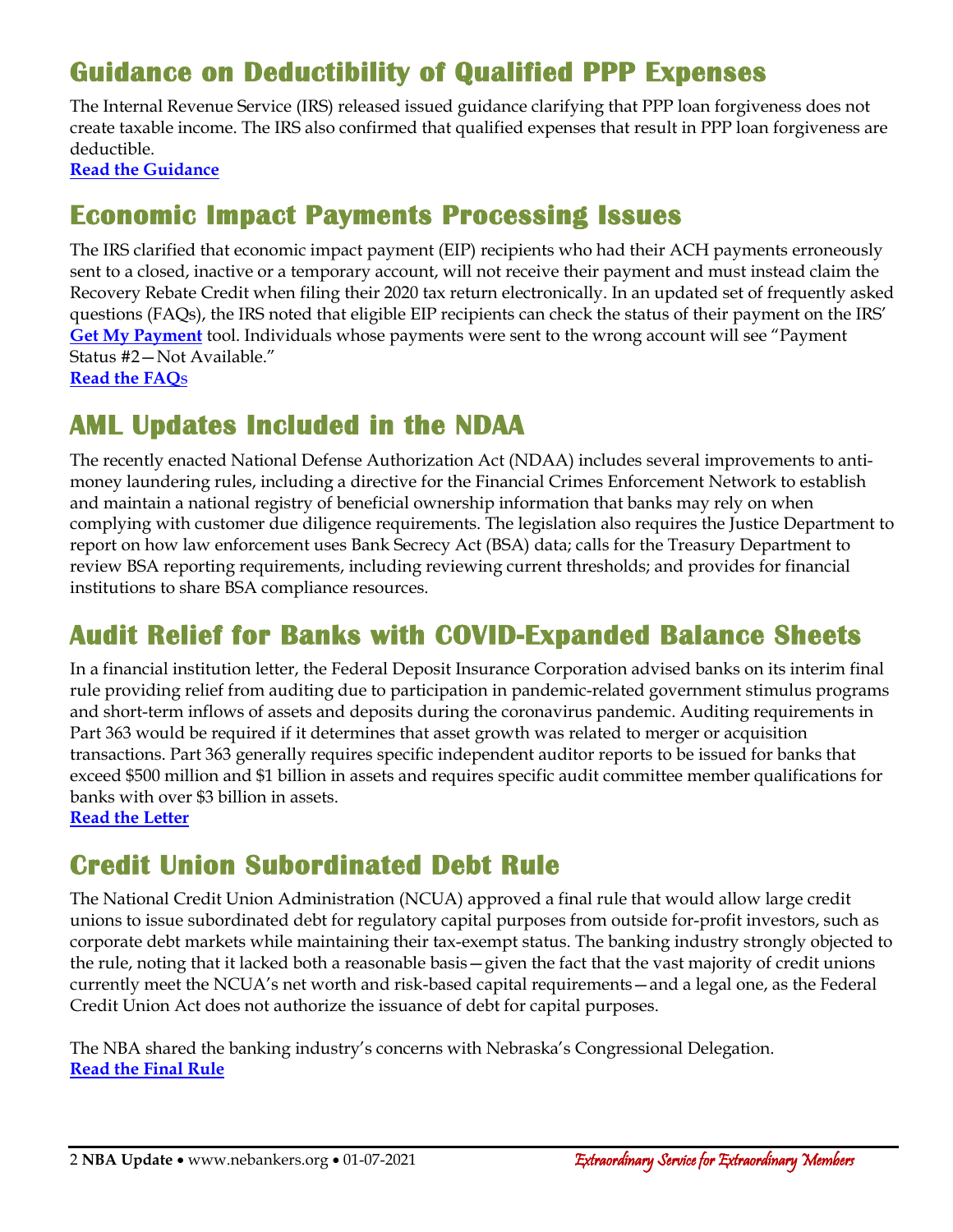# **OCC Allows the Use of Stablecoins for Payment Activities**

In an interpretive letter, the Office of the Comptroller of the Currency (OCC) verified that national banks and federal savings associations may use independent node verification networks (INVN) and stablecoins, to engage in and facilitate payment activities. An INVN consists of a shared electronic database where copies of the same information are stored on multiple computers, such as the distributed ledgers that are used to record cryptocurrency transactions.

**[Read the Letter](https://www2.occ.gov/news-issuances/news-releases/2021/nr-occ-2021-2a.pdf)**

## **OCC Proposal on Permissible Bank Premises**

The OCC released a proposal that would change the requirements on bank or federal savings association ownership of real property. The proposal will provide a set of general standards, including an occupancy test and excess capacity standards, the OCC will use for determining whether the acquisition and holding of real estate is necessary for the transaction of an institution's business. **[Read the Proposal](https://www.occ.gov/news-issuances/federal-register/2021/nr-occ-2021-1a.pdf)**

### **CFPB Updates HMDA Asset-Size Exemption Thresholds**

The Consumer Financial Protection Bureau (CFPB) announced the annual adjustment to the asset-size exemption thresholds for banks reporting data under the Home Mortgage Disclosure Act (HMDA) Regulation C. The final rule increased the threshold so banks with assets of \$48 million or less on Dec. 31 are exempt from collecting data in 2021. The change is based on 1.3% increase in the consumer price index for a 12 month period ending in November. The adjustments took effect on Jan. 1. **[Learn More](https://www.federalregister.gov/documents/2020/12/22/2020-28230/home-mortgage-disclosure-regulation-c-adjustment-to-asset-size-exemption-threshold)**

#### **CFPB HMDA Filing Period Open**

The filing period for CFPB HMDA data collected in 2020 opened on Jan. 1. Submissions will be considered on time if they are received on or before March 1. Financial institutions subject to Regulation C other than insured depository institutions or insured credit unions must collect, record and report all HMDA data. **[Access the HMDA Platform](https://ffiec.cfpb.gov/filing/2020/)**

### **Regulation D Changes**

The Federal Reserve proposed changes to Regulation D, which addresses reserve requirements of depository institutions. The proposal would eliminate references to an "interest on required reserves" rate and to an "interest on excess reserves rate." The proposal would replace these with a reference to a single "interest on reserve balances" rate. The Fed also proposed to simplify the formula used to calculate the amount of interest paid on balances maintained by or on behalf of eligible institutions in master accounts at Federal Reserve Banks, among other things.

The Fed adopted a final rule lowering reserve requirement ratios on transaction accounts maintained at depository institutions to zero percent. The rule takes effect upon publication in the Federal Register. **[Read the Proposed Rule](https://www.federalreserve.gov/newsevents/pressreleases/files/monetary20201222a2.pdf) [Read the Final Rule](https://www.federalreserve.gov/newsevents/pressreleases/files/monetary20201222a1.pdf)**